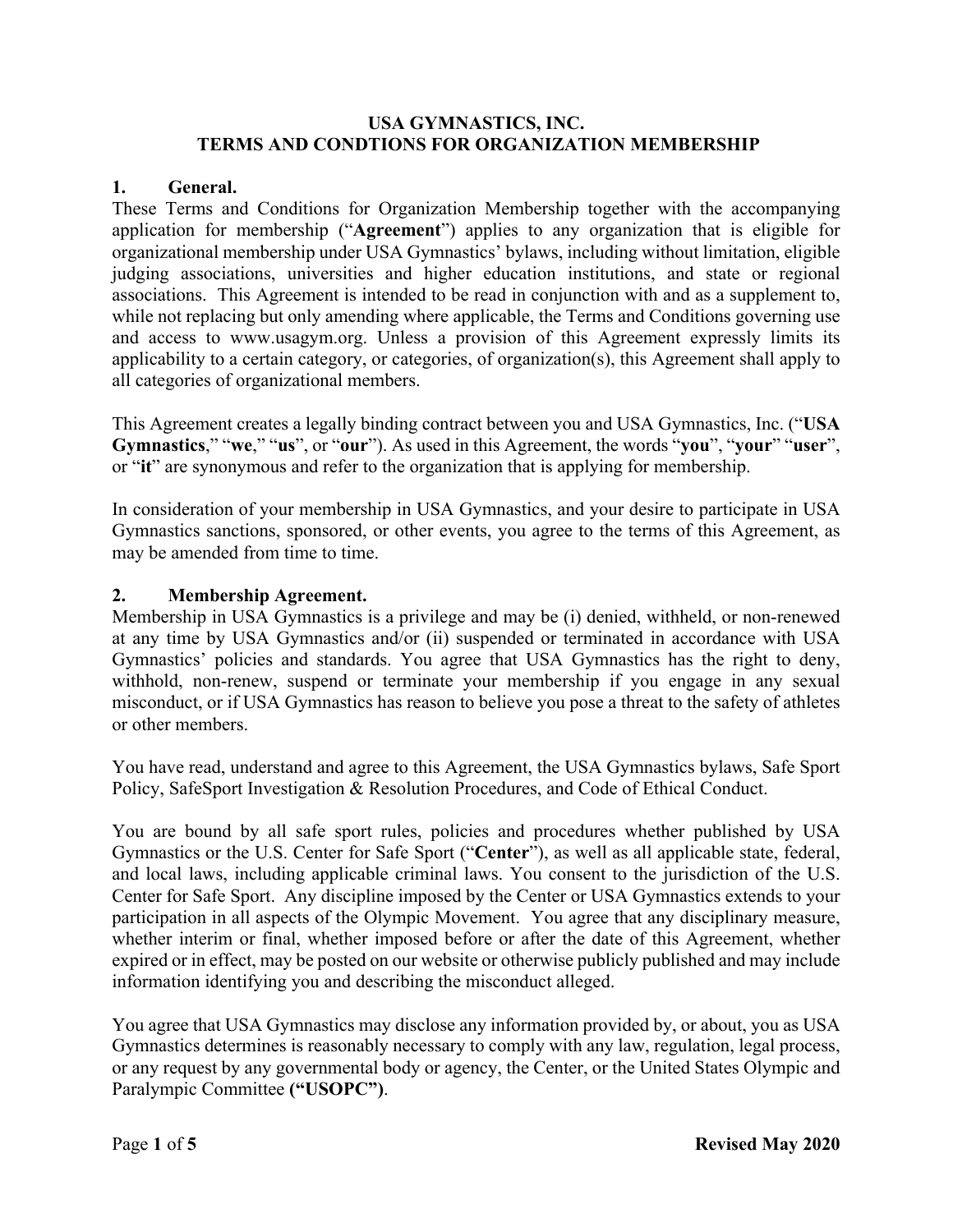TO THE MAXIMUM EXTENT ALLOWED BY LAW, YOU FOREVER RELEASE AND DISCHARGE USA GYMNASTICS FROM ANY AND ALL LOSS, LIABILITY, DAMAGE OR CLAIM OF ANY KIND OR NATURE, WHETHER KNOWN OR UNKNOWN, WHETHER IN LAW OR IN EQUITY, WHETHER NOW EXISTING OR ACCRUING IN THE FUTURE, ARISING OUT OF OR IN CONNECTION WITH ANY INFORMATION DISCLOSED IN ACCORDANCE WITH THIS SECTION.

## **3. USA Gymnastics Policies.**

You agree that you will become familiar with and be bound by all policies that apply to you or your membership in USA Gymnastics. These include, but are not limited to: this Agreement; rules of competition; USA Gymnastics' Safe Sport Policy, SafeSport Investigation & Resolution Procedures, and Code of Ethical Conduct; all applicable U.S. Center for Safe Sport Policies, handbooks and regulations, anti-doping rules and policies, and any other rules and policies, as each may be amended from time to time.

From time to time we may require you, as a condition of continuing your membership, to obtain additional training, take additional educational courses, submit to additional background check or other requirements, or provide other information.

## **4. WAIVER, LIMITATION OF LIABILITY AND RELEASE.**

USA GYMNASTICS' SOLE LIABILITY SHALL BE AS STATED IN THE USA GYMNASTICS BYLAWS, THIS AGREEMENT, AND OTHER POLICIES. YOU WILL NOT HOLD USA GYMNASTICS LIABLE FOR ANY LOSS OR DAMAGE SUFFERED AS A RESULT OF YOUR MEMBERSHIP. YOUR EXCLUSIVE REMEDY SHALL BE AS SET FORTH IN THIS AGREEMENT.

YOU AGREE THAT YOU ARE FULLY AWARE OF, AND VOLUNTARILY ASSUME THE RISKS INHERENT IN THE SPORT OF GYMNASTICS. SUCH RISKS MAY INCLUDE BUT ARE NOT LIMITED TO CATASTROPHIC INJURY, PARALYSIS AND DEATH.

TO THE MAXIMUM EXTENT ALLOWED BY LAW, USA GYMNASTICS (INCLUDING ITS OFFICERS, DIRECTORS, EMPLOYEES AND AGENTS), OR ANY HOST ORGANIZATION IS NOT LIABLE FOR ANY LOSS, DAMAGE OR INJURY OF ANY KIND INCLUDING ANY DIRECT, INDIRECT, SPECIAL, INCIDENTAL, EXEMPLARY, CONSEQUENTIAL OR PUNITIVE LOSSES OR DAMAGES, OR DAMAGES ARISING OUT OF OR RELATED TO YOUR MEMBERSHIP OR YOUR PARTICIPATION IN A USA GYMNASTICS SPONSORED, SANCTIONED OR OTHER EVENT.

YOU RELEASE USA GYMNASTICS (INCLUDING ITS OFFICERS, DIRECTORS, EMPLOYEES AND AGENTS), AND/OR ANY HOSTING ORGANIZATION, FROM ANY CLAIMS, LOSSES OR DAMAGES OF ANY KIND ARISING FROM OR IN ANY WAY CONNECTED WITH YOUR MEMBERSHIP OR YOUR PARTICIPATION AT AN EVENT, INCLUDING CLAIMS, LOSSES OR DAMAGES ARISING FROM OR OCCURRING AS A RESULT OF THE NEGLIGENCE OF ANY PARTY, EXCEPT FOR CLAIMS BASED UPON THE INTENTIONAL OR RECKLESS CONDUCT OF ANY PARTY.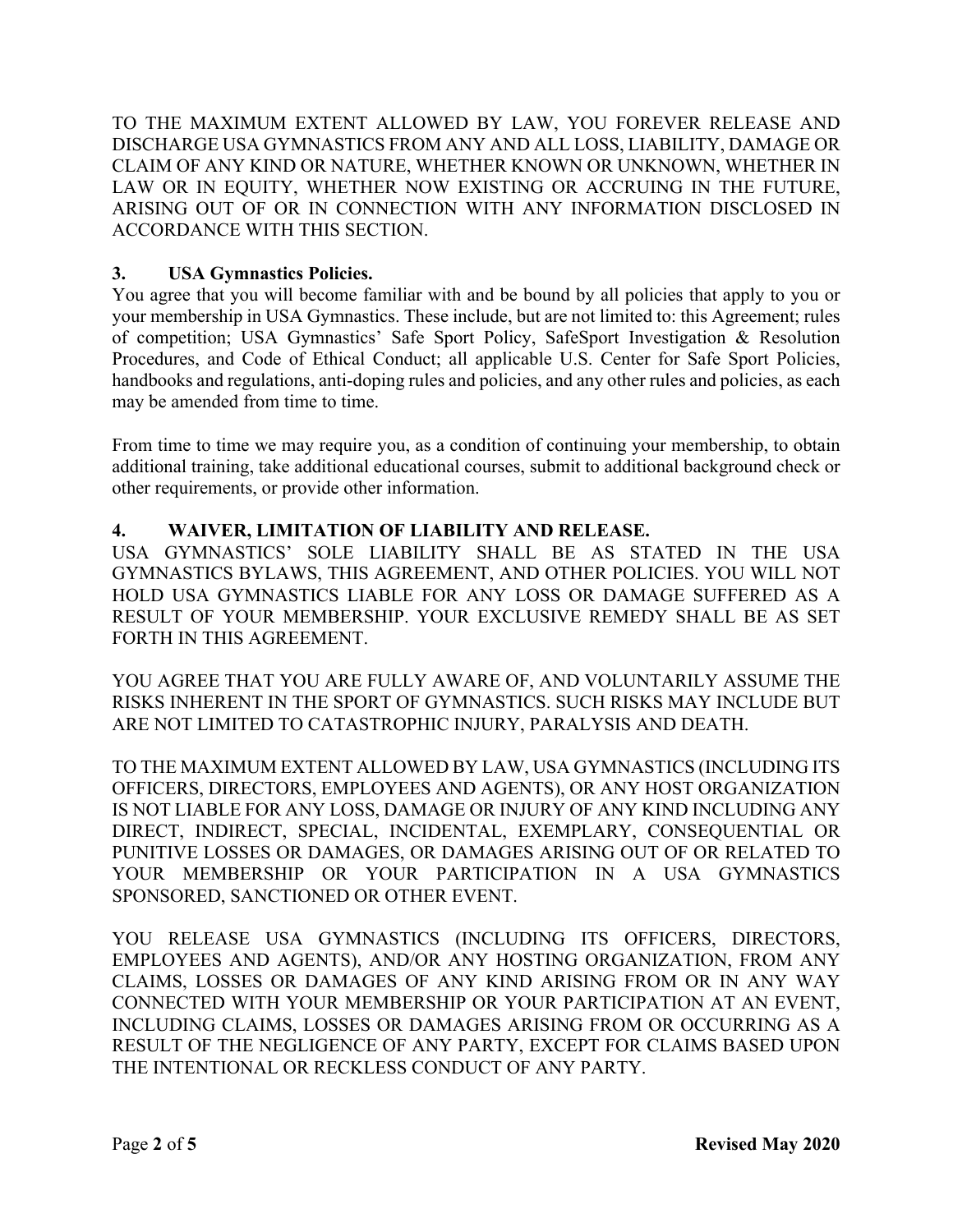NOTHING IN THIS AGREEMENT AFFECTS ANY LIABILITY THAT CANNOT BE EXCLUDED OR LIMITED UNDER APPLICABLE LAW.

# **5. No Assignment or Transfer and Non-Refundable.**

Your membership is non-refundable, non-transferrable or assignable to any other person or entity. Any purported transfer or assignment is null and void.

# **6. Responsible Individual(s).**

The owner, managing director, judging director, association administrator, head coach, athletic director, or state/regional chairperson, as applicable, of the organization must obtain a professional membership and complete all professional membership requirements before applying for or renewing an organization's membership. Such individual shall be responsible and accountable for the organization and shall enforce all USA Gymnastics policies, including the Safe Sport Policy. USA Gymnastics must be promptly notified of any changes in status or designation of such individual during the membership term and reserves the right to review the organization's membership eligibility based on such changes.

# **7. Member and Non-Member Association; Indemnification.**

All employees, independent contractors, and volunteers over the age of 18 with routine access to and/or authority over minors (e.g., meet directors or judges) must pass a background check and take required Safe Sport training.

You will not hire, be associated in any way with, allow in your club, or permit access to any athletes in your club by persons who are permanently ineligible for membership in USA Gymnastics (list is available at www.usagym.org/ineligible); any persons whose membership in USA Gymnastics is suspended (list available

at https://usagym.org/pages/aboutus/pages/suspended\_members.html; or any person who is listed on a federal or state sex offender registry (a search for which may be conducted at www.nsopw.gov

IN ADDITION TO THE TERMS OF SECTION 4 (WAIVER, LIMITATION OF LIABILITY AND RELEASE) ABOVE, YOU AGREE TO DEFEND, INDEMNIFY AND HOLD HARMLESS USA GYMNASTICS FROM AND AGAINST ANY AND ALL CLAIMS, LIABILITIES, DAMAGES, LOSSES, COSTS AND EXPENSES OF ANY KIND (INCLUDING, ACTUAL ATTORNEYS' FEES AND COSTS) ARISING OUT OF OR IN CONNECTION WITH EITHER (A) ANY BREACH OR ALLEGED BREACH OF THE TERMS OF THIS SECTION 7 OR (B) ANY ACT OR OMISSION OF ANY KIND (INCLUDING NEGLIGENCE AND INTENTIONAL TORTS) BY ANY OF YOUR EMPLOYEES, AGENTS, VOLUNTEERS, OR INDEPENDENT CONTRACTORS.

# **8. Safe Sport Policy.**

Any organization that enters/competes athletes in a USA Gymnastics sanctioned, sponsored, or other event must have a Safe Sport policy for such organization that is consistent and fully compliant with the USA Gymnastics' Safe Sport Policy. Your Safe Sport policy must affirm your commitment to the welfare of gymnastics participants and must include, at minimum: a description of conduct that will not be tolerated; standards of behavior for staff/volunteers that promote athlete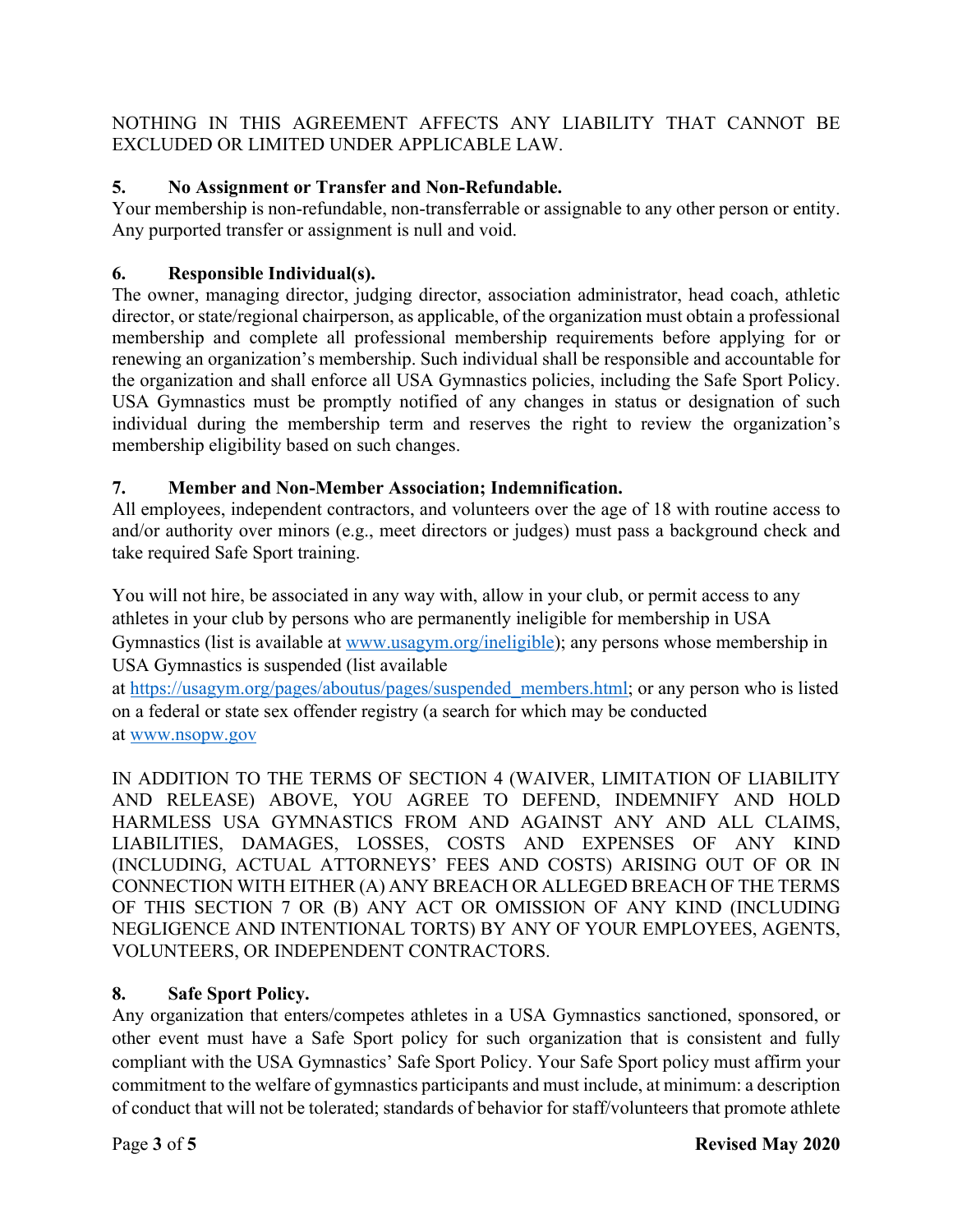safety, including elimination of privacy, boundaries, if physical contact is a necessary part of the activity and encouraging parental monitoring; proactive polices to eliminate the opportunity for grooming behaviors; and a process for receiving and handling complaints regarding conduct that violates club's policy.

## **9. Safe Sport Training.**

Any adults in your organization who have routine access to and/or authority over minor athletes must comply with and complete all Safe Sport requirements, including education and training requirements.

### **10. Insurance.**

You must maintain comprehensive general liability insurance with limits of at least \$1,000,000 per occurrence and \$2,000,000 annual aggregate for as long as the organization is a member organization of USA Gymnastics. Upon request of USA Gymnastics, you must provide the insurance policy certificate demonstrating that is has the insurance required by this Agreement. The applicable organization must notify USA Gymnastics at least 30 days before any cancellation of, or material change to, the required insurance. Failure to maintain the required insurance is grounds to terminate organization membership with USA Gymnastics.

## **11. Effect of Application and Membership; Compliance with Terms.**

In addition to the terms of Section 2 (Membership Agreement) above, you acknowledge that your application for membership will not be processed until you are in complete compliance with all Terms and Conditions for Organization Membership (to the extent applicable to your organization). Without an active membership, you may not participate in any USA Gymnastics sponsored, sanctioned or other activity.

USA Gymnastics has the right to audit you to determine whether you are in compliance with this Agreement and all other governing policies, including the Safe Sport Policy. You will promptly provide all necessary information and access to property or personnel requested by USA Gymnastics as part of any such audit. If you do not adhere to this Agreement and all other governing policies, USA Gymnastics may terminate your membership.

### **12. Compliance With Applicable Laws.**

At the time of application and at all times during the term of your membership, you will comply with all applicable statutes, rules, regulations, orders and restrictions of any governmental authority or any instrumentality or agency thereof having jurisdiction over the conduct of your businesses or the ownership of your property, and shall maintain any required permits or licenses as may be required in connection therewith.

## **13. Miscellaneous.**

- a. Section Headings. All section headings are for convenience only and shall not be construed as a limitation of the scope of the sections to which they refer.
- b. Anti-Doping. You understand and agree that the Fédération Internationale de Gymnastique **("FIG")** Anti-Doping Rules and U.S. Anti-Doping Agency Protocol for Olympic and Paralympic Movement Testing **("USADA Protocol")** and all